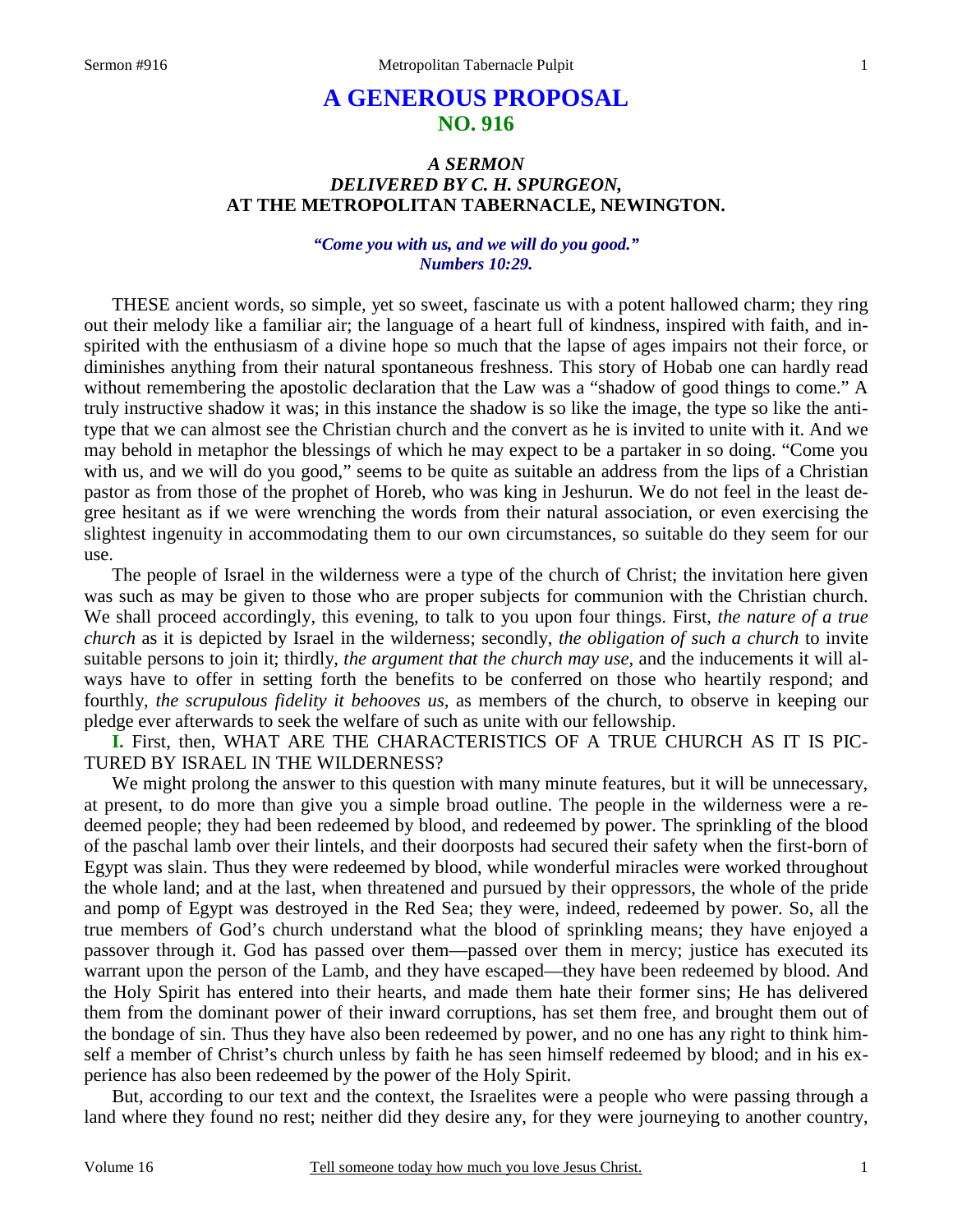the Promised Land, the Canaan! Now, here is another description of the true church of God. They are not of the world, even as Christ is not of the world; this is not their rest. Here they have no continuing city; objectives which may suit men who have no outlook beyond death would not be suitable to them; that which rejoices the heart of the mere worldling gives them but very slender solace; their hope and their consolation lie beyond the river; they look for a city that has foundations whose Builder and Maker is God. Judge then, my dear hearer, whether you are a member of God's church; of the church of Jesus Christ. If you are, you are a stranger and a foreigner this night here below, however pleasant the tent of your pilgrimage may be. Your Father's house on high is your destination; you are an exile from your home, albeit to your faith's foreseeing eyes, its golden gates may never so clearly appear. You have not yet come to your rest, but there remains to you a rest, a rest to which you shall come in due time, though you have not yet reached it. May I entreat you to put these questions to your own hearts as they arise, and judge yourselves?

Israel in the wilderness, according to the text again, was a people walking by faith as to the future. Remember, the words are, "They were going to the place of which the Lord said, I will give it to you." They had never seen it; no one had come from it to tell them of it. True, in later days some spies had returned—but they brought up an ill report of the land, so that the people required even more faith, then, than they did before. If anyone had said to them, "But, if there is a land that flows with milk and honey, how will you gain it; the inhabitants thereof are strong and mighty; how are you sure that you will ever obtain this goodly land?" The only reply would have been, "The Lord has spoken to us concerning it." Every true Israelite had been instructed as to the covenant God had made with Abraham when He said, "To you and to your seed will I give this land to possess it," and every true Israelite was expecting that his people would find a lodgment and a portion in that land forever, because of the covenant which God had made with his fathers. They were walking then, in that respect, by faith; looking for a country which they had not seen; traversing a desert in search of a land which as yet they had not known; and with only God's word for their title deed, and nothing more. And such are God's people now. As for joys to come they have not tasted them—but they are looking for them because God has promised them. "Eye has not seen, nor ear heard, neither have entered into the heart of man, the things which God has prepared for them who love Him. But God has revealed them unto us by His Spirit," and the Spirit reveals them only to our faith. If you ask me, "How do you know that there is a heaven?" I must answer you, I believe it on God's testimony; I have no other warrant for it; no man has returned from that fair land to testify that he has heard the everlasting song, or seen the blessed citizens as they stand in their bright array before the everlasting throne. Nor need I that any such should return! God's word is enough; let that stand instead of the testimony of 10,000 angels, or of myriads of the white-robed host of spirits who might have returned to tell the tale; we walk by faith as Israel did of old. Are you walking by such a faith? Do you believe in the unseen future, and does the hope of an unseen reward make you despise the present rewards of sin? Are you willing to bear the reproach of Christ because you count it greater treasure than all the riches of Egypt? Are you willing, now, to take up with Christ's cross because you believe in Christ's crown? Though you have not seen it, do you believe in it, and rejoice with unspeakable joy and full of glory?

These people, also, *as to their present circumstances were walking by faith;* it was not merely faith which sang to them of Canaan, but it was faith that told them of the manna which fell day by day, and the water which flowed from the rock; which stream followed them in their journey. Why, they could not live in any other way in the wilderness but by faith in God, for from that arid strand there sprang nothing for their nourishment! Here and there a palm tree; now and then a cooling well, but for the most part, had it not been for the goodness of God, their way had been over a desert, cheerless, waste, and terrible. But He gladdened it for them, and made the place of His feet, and of their feet, too, right glorious, for His mercy and His Loving-Kindness endure forever! Now, in this world the Christian has to live by faith upon God as to present things; as to temporal necessities, he must cast all his care on Him who cares for us, but especially as to all *spiritual* supplies the Christian has no stock of grace. He has no inner spring within himself in his old nature; he has to look for everything that can sustain his new life from God, even the Father, who has promised not to forsake him. Now surely, my dear hearer, you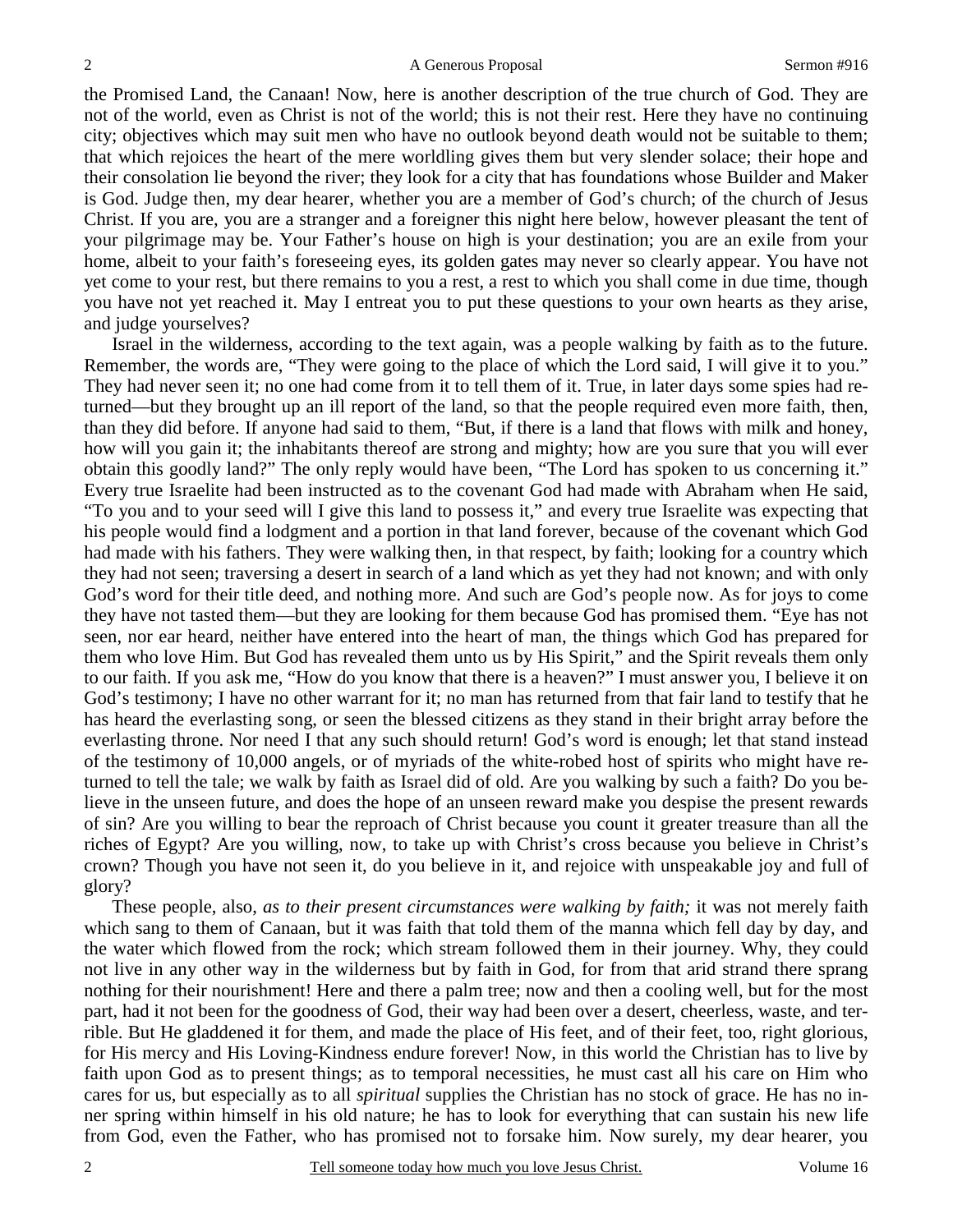#### Sermon #916 A Generous Proposal

know whether you are living by present faith or not! If all your comfort is derived from that which you can handle, and hear, and see, and if your joys of life are only the outward things of the present—then you are no member of the church of God! Whether you may have been baptized, or confirmed; whatever profession you may have made, or whatever sign you may have received; you do not belong to Christ's people—nor can you belong to them! But if you live by faith, I care not of what church you are a member; if you are exhibiting day by day a living faith upon a living but unseen God; if your trust is in His providence; if you daily resort to Christ for help and succor; if you have that faith which is the mark of God's elect, you may depend upon it that you are one of His!

One other mark let us give among many more which might be mentioned. These people found wherever they went, that they were surrounded by foes. In the wilderness the Amalekites were against them; when they crossed into the Promised Land, all the inhabitants of Canaan were up in arms against them. So I think you will find it if you are a child of God; all places are full of snares; events, prosperous or adverse, expose you to temptations; all things that happen to you, though God makes them work for good, while in themselves they would work for evil. Here on this earth the world is no friend to divine grace to help you on to God; the bias of the current is not towards heaven; alas, it is the other way! "Behold I send you forth as sheep in the midst of wolves." "The whole world lies in the wicked one, and you are of God, little children." Darkness prevails; it cannot minister to your safety or to your happiness, neither can the sinful world minister light to the understanding, peace to the conscience, joy to the heart, or holiness to the life of the believer. You will have to fight continually; the last step you take will be a conflict, and you will never be able to sheathe your sword until you are in the bosom of Christ. Thus must you maintain the godly warfare—

# *"'Till with yonder blood-bought crowd You shall sing on Canaan's shore Songs oft triumph, sweet and loud, War with Amalek no more."*

Here, then, are some of the marks of the church of Christ. I hope that a part of that church worships in this house of prayer; a part of that church will be found to worship in every house of prayer where the disciples of our common Lord assemble, and the mystery of God, and of the Father, and of Christ is acknowledged.

**II.** Let us pass on to the second word, which is this, that IT IS THE DUTY OF THE CHRISTIAN CHURCH TO INVITE SUITABLE PERSONS TO JOIN WITH IT.

As you read—"Come you with us, and we will do you good"—are not these the terms in which any church should invite a suitable pastor to unite with it? I have always felt that they have a better application to a pastor than they have to the people, for it is said of Hobab, "You know how we are to encamp in the wilderness, and you shall be unto us instead of eyes." It was inviting a really efficient *helper*, who would be of great service to the Israelites, to come and cast in his lot with them. So should a church expect to find in its pastor one who may guide them, because he knows how they are to encamp in the wilderness; one who may be to them, in some respects, instead of eyes. Their invitation should come in this way, not only, "Come you with us, that we may *get* good out of you"—that is one design, but it should also be, "Come you with us, that we may *do you good;* that we may hold up your hands, that we may sustain you by our prayers, that we may back you up by our efforts; that being led onward by you from one work of Christian activity to another, we may never fail you, never betray you, but may stand with you even to the last." I believe you will seldom get much good unless you are willing also to confer good; those who are the nearest to the heart of the preacher, in all Christian service, will in all probability be most spiritually enriched under his ministry. I speak not of myself, nor for myself, but I specially address myself now to those of you, my hearers, who are members of other churches. Do, I exhort you, love your ministers! Stand up for their character in all companies! Rally at their side in all their efforts; never let them have to regret your absence at the weeknight service, or at any other time, if you can help it. Let them see that you appreciate the men whom you have chosen to be over you in the Lord, and that you have said in inviting them to come among you, "Come you with us, and we will do you good."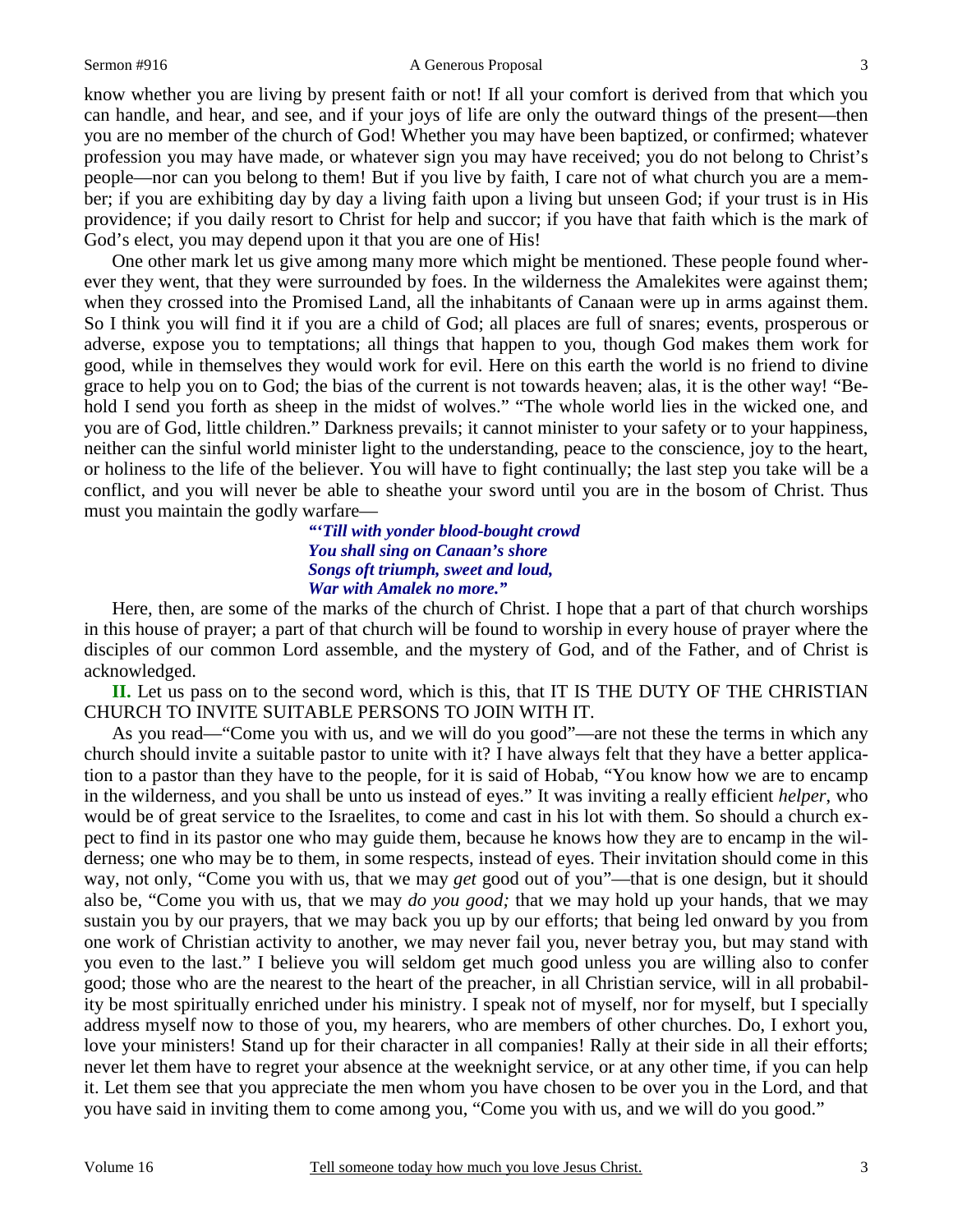Not to linger on that view, however pertinent and seasonable, let us take the words as significant of the manner in which churches should invite suitable persons to come among them as private members. Are there not those who go in and out merely as visitors worshipping with you, who have never joined hands with you in covenant? They meet with you as mere hearers, under the same ministry, but they have not identified themselves with the brotherhood to sit down and feast with you at the table of the Lord. To such as these the proposal may be made, and the welcome proffered; the conditions, of course, need to be thoroughly understood on our part as well as on theirs; we dare not invite anyone to join the visible church, who has not first joined the *invisible* church! We do not believe that a man has any right to be baptized in water unless he has first been baptized in the Holy Spirit; nor that anyone has a right to eat of the Lord's Supper, the outward signs of bread and wine, until he has eaten of the flesh, and drank of the blood of the Son of Man in a *spiritual* sense. He must have the *essence* of the symbol before we dare give the symbol. So a man must be vitally united to the living church of Christ before he has any right to be professionally united there! And therefore it would be a *sin* on the part of any child of God to say to anyone whom he knew to be an unconverted person, "Come and unite yourself with the church." No, that cannot be! First, dear hearer, you must be one with Christ, reconciled to God, a believer in the precious blood, and then afterwards you may come to the church of God. But until then you have neither part nor lot in this matter, for you are still in the gall of bitterness, and in the bonds of iniquity. Moses did not thus invite any strangers or neighbors indiscriminately, saying, "Come you with us," but he invited Hobab as one whom he well knew, and of whose fitness he could no doubt feel. Was not Raguel his father, the priest of Midian, a servant of the Most High God? And was not Hobab also a worshipper of Jehovah, the God of Israel? "Come you with us," says he, "you are our kith and kin; birds of a feather flock together; come you with us and we will do you good. You are one of our brethren, come and welcome; nothing shall stand in the way. Come you with us, and we will do you good."

Now, I have heard persons speak on this wise, "I believe that my child has been converted, but you must not think that I have pressed him, for I never spoke to my child about religion." I am heartily ashamed of a father who can say that! And I hope that he will be equally ashamed of himself! I quite agree, however, that no parent and no friend should press another to make a public profession of faith until he is as assured as he possibly can be that the fruits of the Spirit are put forth in that child, or that friend. But, once assured of that, there can be no credit in holding your tongue about a Christian duty! It is the duty of every child of God to be associated with the Christian church, and surely it is part of our duty to instruct others to do what the Lord would approve of! Do not, therefore, hesitate to say to such as serve and fear the Lord, "How is it that you remain outside the pale of the visible church? Come you with us, and we will do you good." So Moses did to Hobab.

As it is a very kind and tender word, "Come you with us," *let it be spoken persuasively;* use such reasoning as you can to prove that it is at once their duty and their privilege. Observe, Moses does not *command*, but he *persuades;* nor does he merely make a suggestion or give a formal invitation, but he uses an argument. He puts it attractively, "And we will do you good." So, look the matter up; study it get your arguments ready; seek out inducements from your own experience; draw a reason, and there and then try to persuade your Christian friends.

*Do it heartily*. Observe how Moses puts it as from a very warm heart. "Come you with us; give me your hand, my brother; come you with us, and we will do you good." There are no "ifs," "ands," or "buts." It is not, "Well, you may perhaps be welcome," but "Come you with us." Give a hearty, loving, warm invitation to those whom you believe to be your brothers and sisters in Christ! Do it repeatedly if once will not suffice. Observe in this case, Hobab said he thought he would depart to his own land and his kindred. But Moses returned to the charge, and says, "Leave us not, I pray you." How earnestly he puts it! He will have no put off; if at first it was a request, now it is a beseeching, almost an entreaty— "Leave us not, I pray you." And how he repeats the old argument, but puts it in a better light—"If you go with us, yes, it shall be that what goodness the Lord shall do unto us, the same will we do unto you."

I would therefore earnestly say to Christian brothers and sisters here look for some among our congregation, such as you believe to be godly people, and put to them this matter. I am sure they are losing much benefit, and quite certain that they are standing in an irregular position. If it is right for any one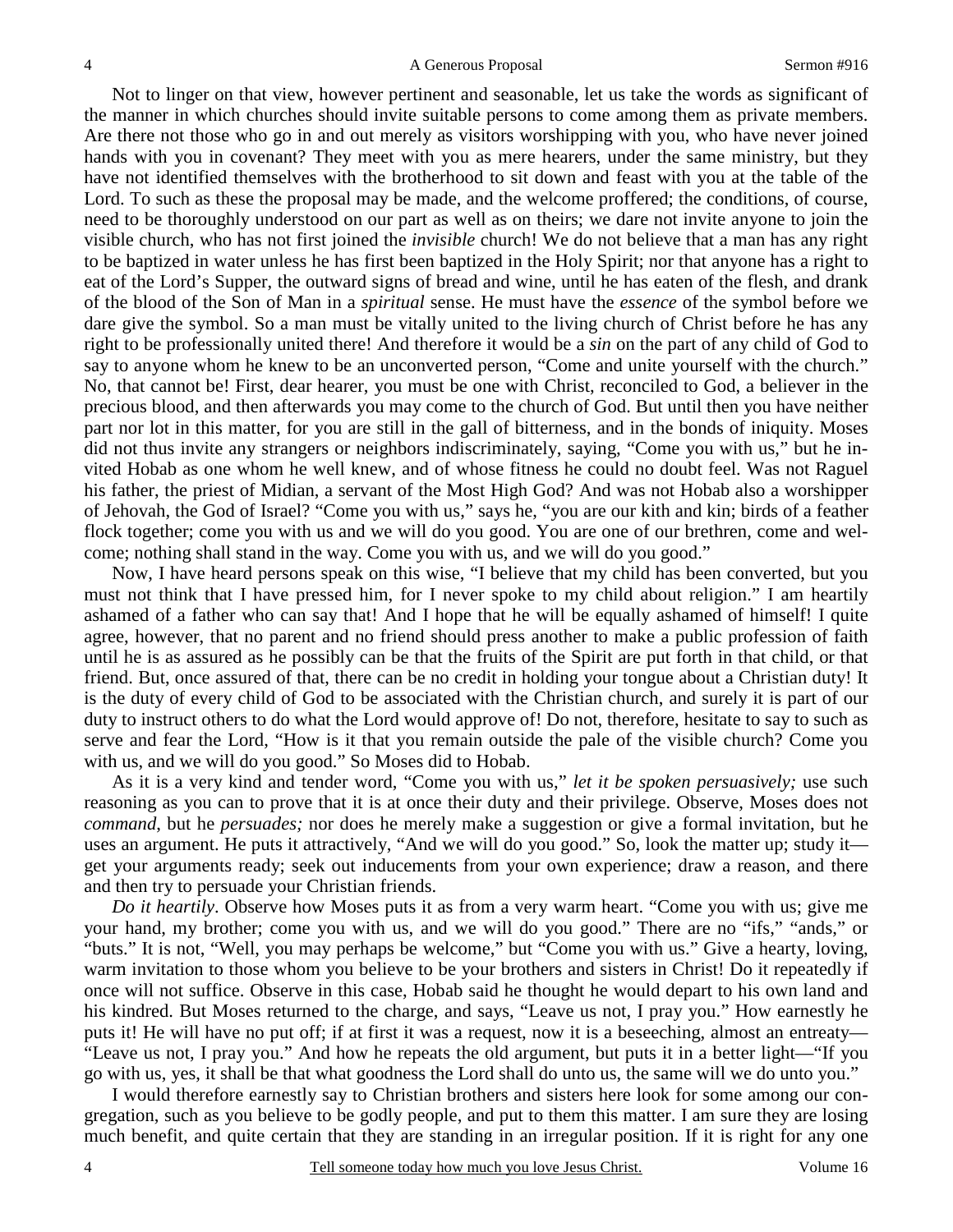#### Sermon #916 A Generous Proposal

Christian not to be a member of a church, it is right for all Christians not to be members of churches consequently it would be right for there to be no visible church, and ordinances might be dispensed with, for all these things must either exist through the maintenance of sacred order or else collapse with the breach of godly discipline. What is not the duty of one is not the duty of any; and what *is* the duty of one is the duty of all, for we all stand alike before God. If I may be innocent in abstaining from union with the people of God, so may all of you; or if you may, so may I; there is no more obligation upon me to preach the gospel than there is upon any one of you to make a profession of his faith! If you are a Christian, the same rule of love that prompts me to speak for my Lord should prompt you in your way to speak for your Lord; and if I should not be excusable if I remained silent, and refused to bear my testimony, neither will you be excusable, being a Christian, if you refuse to unite yourself with the people of God. Remember our Master's word, "Whoever therefore, shall confess Me *before men*, him will I confess also before My Father which is in heaven. But whoever shall deny Me before men," (which has the force there of *not confessing*), "him will I also deny before My Father which is in heaven."

Before I leave this point let me call your attention to a certain sense in which Christians may address this invitation to all who they meet with. "Come you with us, and we will do you good." Not, "come and join our church," not, "come and be members," not, "come and put on a profession of faith." You cannot say that to any but to those in whom you *see the fruits of the Spirit!* But you *may* say, and you *ought* to say, to ALL persons of all classes on all sides, "Come away from the seed of evildoers; cast in your lot with the people of God; leave the world, come on pilgrimage to the better country; forsake the pursuit of vanities—lay hold on eternal life, waste not all your thoughts upon the bootless cares of time; think about the momentous matters of eternity. Why will you be companions of those who are upon the wrong side, and whose cause is the cause of evil? Why will you remain an enemy to God? Why will you be in an unreconciled state? We, by God's grace, have cast in our lot with Christ, and with His cause; we desire to live to His glory; our ambition is to serve Him. If we could, we would live without sin, for we hate it, and loathe it; if we could, we would be as the angels are, without a single fault! Come and cast in your lot with us—that is, *believe;* that is, *trust* a Savior slain; that is, put your soul into the custody of Christ the Intercessor; that is, press forward through a life of holiness on earth to a home of happiness in heaven." "Come you with us, and we will do you good."

So, then, the exhortation of our text which, strictly speaking, seems most applicable to the *minister,*  becomes next suitable to the child of God who has not up to now cast in his lot with the company of our Lord's disciples! And after that, in a certain sense, it may be appropriately addressed to all who come under the *sound* of the gospel. "Come you with us, and we will do you good."

**III.** But now, our third observation is that THE MAIN ARGUMENT—THE MOST POWERFUL INCENTIVE WE CAN EVER USE IS—THAT ASSOCIATION WITH THE CHURCH OF CHRIST WILL DO THOSE WHO ENTER INTO IT GOOD.

I am sure it will, for I speak from experience; and if I were to call upon many scores, and even hundreds in this house of prayer, they would all bear the same testimony—that union with the people of God has done them good! The church of God may say this, first, because she can offer to those who join with her good company. In the church of God are those who are called "the excellent of the earth," in whom David said was all his delight. In the church of God are the humble, meek, and lowly, and though in that church there will come a traitorous Judas, yet there are not lacking the warm-spirited, and loving John, the bold and daring Peter, the practical James, the well-instructed Paul in labors more abundant, and many of the precious sons of Zion, and daughters of Jerusalem in like manner; all of whom I might affirm, as the apostle did of Priscilla and Aquila, that they are my helpers in Christ Jesus, unto whom I not only give thanks, but also all the churches of the Gentiles! Truly we can sing with heart-felt sincerity, Dr. Watts' paraphrase of David's Psalm —

# *"Here my best friends, my kindred dwell, Here God my Savior reigns!"*

Good company is always a good thing, and the children of God may say to their brothers and sisters who have not yet joined with them. "Come you with us, and we will do you good, for we will introduce you to the goodly fellowship of the saints. Come join a section of the general assembly and church of the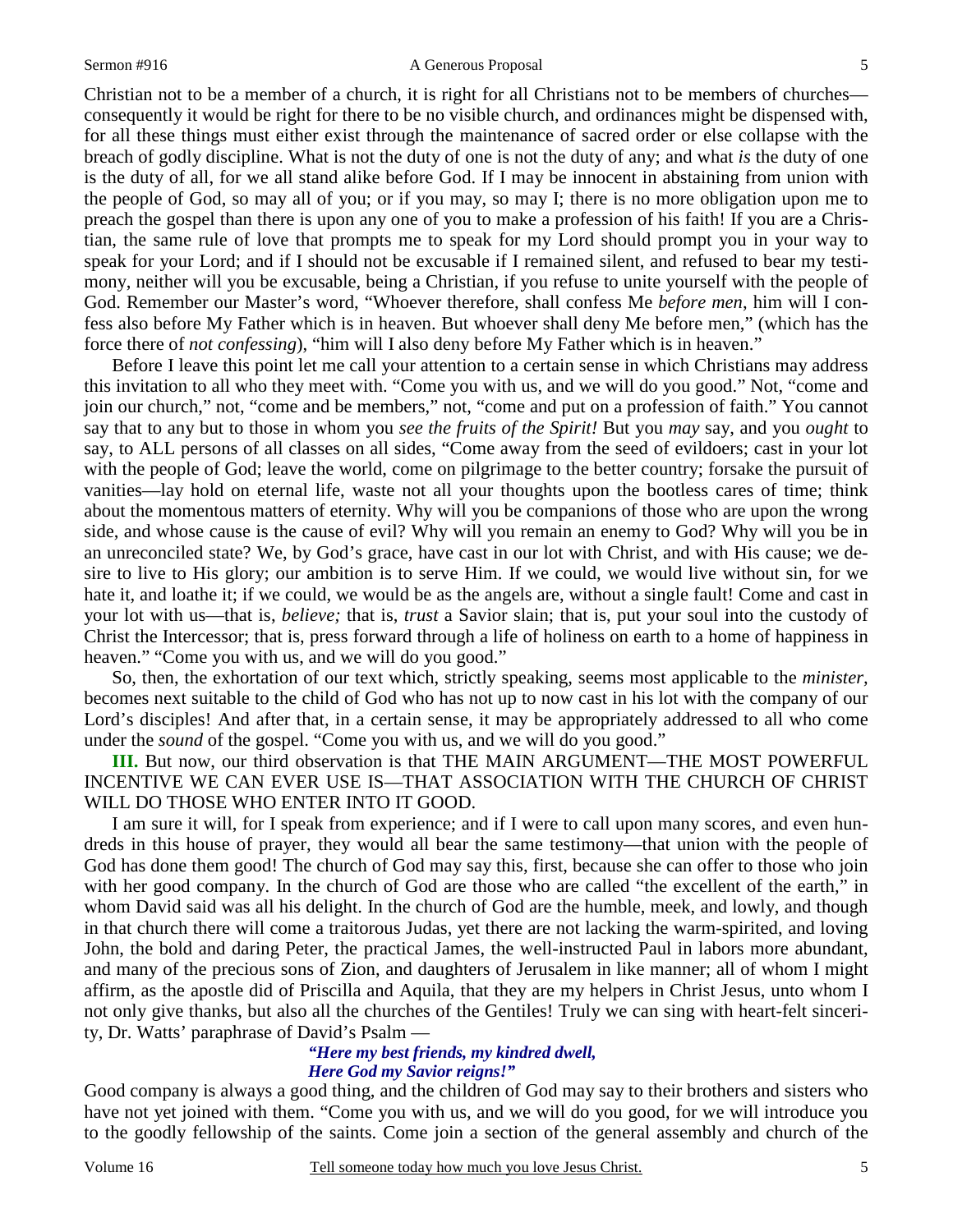first-born whose names are written in heaven, and whose work of faith, patience of hope, and labors of love are spread abroad throughout the world."

"Come with us," the church of God may say, "and you shall have *good instruction,* for it is in the true church of God that the doctrines of grace are preached, that the covenant of grace is unfolded, that the person of Christ is extolled, and that the work of the Spirit is magnified. All the precious things, indeed, which make up the spiritual meat of God's servants, are brought forth, and put upon the table every Sunday; there the good stewards bring forth things both new and old. In the midst of the church the Good Shepherd makes us to lie down in the green pastures, and leads us beside the still waters; come you with us, and the teaching of the church shall do you good—you shall hear those glorious doctrines which shall build you up in your most holy faith."

"Come you with us, and we will do you good," in the best sense, *for you shall feel in our midst the good presence of God!* Where two or three are gathered together in Christ's name, there is He in the midst of them, and in the greater assemblies of His people, when the solemn hymn swells up to heaven, and the fervent prayer rises like a cloud of sweet perfume, and the ministry of the gospel is diffused like a sweet smelling savor of Christ unto God—there is God; there the Father is, receiving returning prodigals, accepting His dear children who feel the spirit of adoption. There the Son is, manifesting Himself unto them as He does not unto the world; there the Spirit is, working in them to will and to do of His own good pleasure, and helping their infirmities as a Comforter and an Advocate. Have you not often felt the presence of God, my dear brothers and sisters, in your assemblies as the people of God? Can you not, therefore, say with the recollections in your glowing hearts of the consolations you have received in association with each other, "Come you with us, and we will do you good"?

Come with us again, *for you shall participate in all the good offices of the church;* that is to say, my Christian brothers and sisters, if you will cast in your lot with us, if there is prayer, you shall have your share in it! We will pray for you in your trouble, and trial, and anguish; if a brother's voice can intercede for you when your tongue is dumb with grief, you shall certainly have such help as they who can minister to you. Come you with us, for in the true church of God there is sympathy; genuine believers are taught to "weep with those who weep," and to "rejoice with those who rejoice." They feel that they are members, one of another, and partakers of the same life with Jesus Christ. If there is anything to be found in ordinances you shall have a share of that good thing; if the Lord reveals Himself in the breaking of bread, you shall not be shut out from the table; come you with us, and when we behold Him, you shall see Him, too! Come you with us, and if our fellowship is with Christ, you shall have a share in it; and if our conversation of the things of God is sweet and pleasant, you too shall have your say, and your good word, and we will rejoice to hear you; we invite you to a pure brotherly fellowship, not to one of name only, but in deed, and in heart! "Come you with us, and we will do you good."

But the good that Hobab was to get *was not only on the road.* He must have got a deal of good on the road, for he saw in the sacrifice what he had never seen before; while he walked among those tents of Judah he must have felt that God was remarkably present there as he had never felt it among the tents of Midian; he saw there every morning the pillar of cloud, and every night the pillar of fire; he heard the sound of the silver trumpets; he saw the uplifting of the sacred banners, and the marching of the chosen host of God, and he must have felt, "This is a place more marvelous than any I have ever trod before! In that falling manna, in that miraculous stream, I see everywhere the marks of omnipotence, love, and wisdom as I never have seen them in all my solitary musings or my long wanderings aforetime." And so in the church of God there are the footprints of Deity; there are marks of the sublime presence of the Christ of God who abides in the furnace with His afflicted people; signs of God's presence such as the entire world besides cannot exhibit. You shall get good on the road, but still, the main good that Hobab got was this—*he went into the Promised Land with God's people!* We read of his people, the Kenites, dwelling in the land in aftertime; he seems to have become a partaker of the same covenant with Israel, to have become part and parcel with them! So, the main blessing that you get from being united with the invisible church of Christ through being part and parcel of the body of Christ *is reserved for the hereafter—* 

#### *"When God makes up His last account*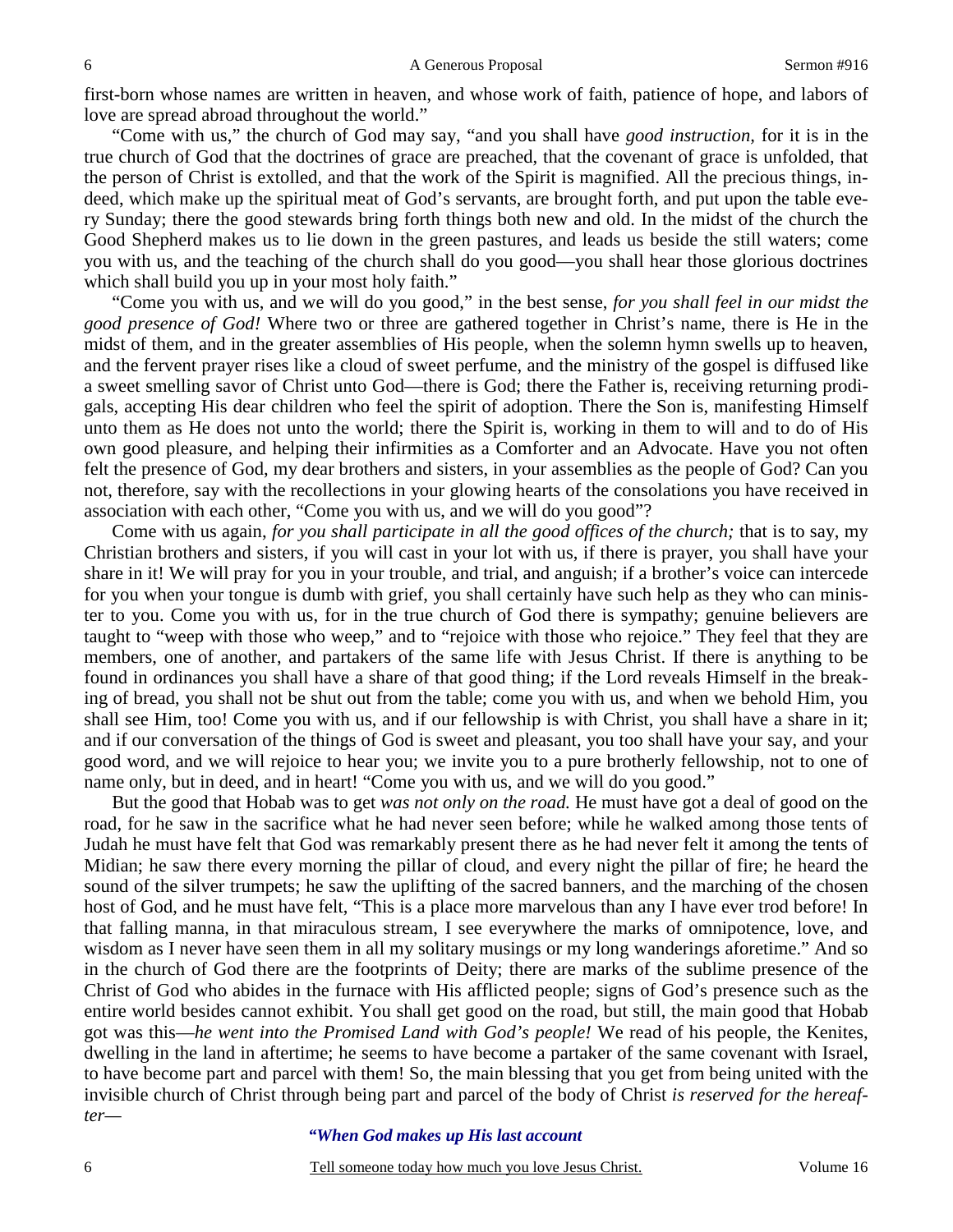#### Sermon #916 A Generous Proposal

# *Of natives in the holy mount; 'Twill be an honor to appear As one newborn, and nourished there."*

Woe unto those who shall have no part with Israel in the day when the lots shall be divided, and the portions shall be given! Woe unto such as shall be found among the Amalekites or Canaanites—strangers to the chosen seed! But happy shall all they be who have God to be their God, for their portion shall be bliss forever! Come, therefore, with us, for whatever good the Lord shall do unto us you shall be a partaker in it.

**IV.** And now, lastly. All this being seriously pondered, and clearly understood, the last point is a matter of very serious importance. Lest we should be found mere pretenders, LET ALL OF US WHO BELONG TO CHRIST'S CHURCH TAKE CARE TO MAKE THIS ARGUMENT TRUE.

I speak to many brothers and sisters here who have long been joined to the visible church of God, and I put these questions to them: How have you carried out this silent compact which has been made with the friends of Christ? You have promised to do them good; have you fulfilled your pledges? I am afraid few of us have done good to our fellow Christians up to the measure that we might have done, or that we ought to have done! Some professors, I fear, have forgotten the compact altogether; they joined the church, but the idea of doing good to the rest of the community has scarcely entered into their mind.

"Come you with us, and we will do you good." You say this, then, *to the poor members of the church.* Has God prospered you? Do them good; say not to them, "Be you warmed, and be you filled," but as far as ever your ability can reach, minister to them that Christ may not have to say to you, "I was hungry and you gave me no meat. I was thirsty and you gave me no drink." Let your charity be wide as the world, for God makes it to rain on the just and the unjust; but remember—He has a peculiar people, and He would have us to be a peculiar people unto Himself. Let us do good unto all men, but specially to those who are of the household of faith. If you know a brother in Christ whose need is pressing, acknowledge him as a brother; open your hands wide unto him; do him good in this respect.

You who are old members of the church, well established and instructed, you have virtually promised to *do good to the young members*—will you not try to do so? Some of them, perhaps, are not all you would like them to be; mind you, you are not to condemn, but to reform them! Can you not gently prune the luxuriance of their branches that are a little too wild? Would it not be possible for you, in a loving and an affectionate manner, to assist them in the points in which they are weak; to lead them in the matters in which they err? Do them good—do not clamor against them with reproach, censure, sneer, and jibe; nor wish to bind them down to conformity with *your* rules, judging them by the somberness of your own disposition. What if they are lively and cheerful—try to make them merry and wise! Let them be happy and rejoice—seek that their happiness may be in Christ, and their rejoicing in the Lord! Do them good.

There are some of your fellow Christians *who are faint-hearted*—not pleasant people to talk to; they will never cheer you much; they always look on the black side; they have always some trouble; they are terribly dull company—do not shun them, do them good! Strengthen the weak hands, and confirm the feeble knees; say to them who are of feeble heart, "Be strong; fear not." Do not forsake them, but you who are spiritual bear their burdens, and help to make them rejoice.

Some among your number will be *backsliders*—alas, that it should be so! Let not your coldness ever accelerate the pace at which they step aside; rather let your persevering care watch over them, that their first wandering may be soon checked. Little, alas, can be done to remedy backsliding when it goes far, but much may be done by nipping it in the bud; in the church of God, *prevention* is infinitely better than *cure!* Watch over them, then. "If any man be overtaken in a fault, you who are spiritual restore such a one in the spirit of meekness, remembering yourself lest you also be tempted."

Some in the church may be *ignorant*; there always were such. No standard of height is set up in the Word of God for all the recruits to be up to that level; no bylaw prescribes that none be received unless they are of a certain stature; if, therefore, some you meet with are very ignorant, do them good. Do not set about a report of any absurd remark that they may make, or any misapprehension they may have upon a point of divinity; you were not always so wise as you are now; probably you are not as wise now as